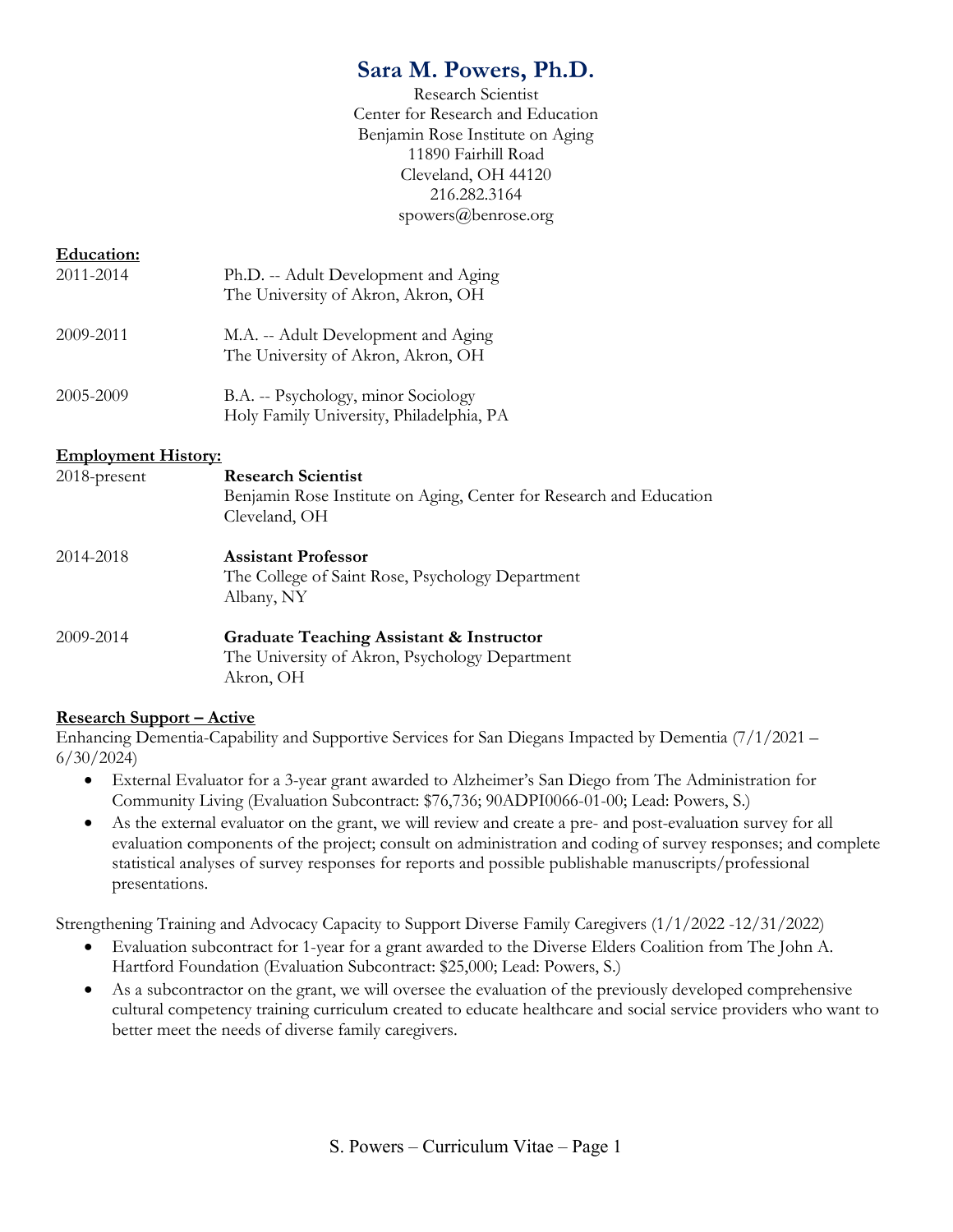Best Practice Caregiving Phase III: Consumer Version (1/1/2022 -12/31/2023)

- Research team member for a 2-year dissemination grant awarded to Benjamin Rose Institute on Aging from The John A. Hartford Foundation (Award: \$450,000; PI: Bass, D.)
- Collaborate in the dissemination of the Best Practice Caregiving online resource by creating a consumer version, updating the professional version, and partnering with the Diverse Elders Coalition to make both online resources cultural sensitive, with a focus on the inclusion of culturally tailored and translated evidence-based dementia caregiving programs.

Development of a Reminiscence Therapy Online Platform with Machine Learning to Increase Engagement with People Living with Dementia and Their Care Partners (8/1/2020 – 4/30/2022)

- Evaluation team member of a two-year SBIR study, funded by the National Institute on Aging (Research Subaward: \$547,297; #1R44AG069566-01; PI: Orsulic-Jeras, S.).
- LifeBio Inc. and Benjamin Rose Institute on Aging are developing a reminiscence therapy platform LifeBio Memory<sup>TM</sup> - with a novel machine-learning-based application that transfers speech to text and generates life stories to serve as an interactive tool to cultivate communication between people living with dementia and their caregivers within residential care settings.
- The project includes an initial focus group study in Year 1 with staff, family care partners, and individuals living with dementia. A full-scale fidelity trial will be conducted once the product development is completed in Year 2, within 10 residential care facilities and will involve 260 residents with dementia.

# Internal Research Support – Ongoing

Benjamin Rose Institute on Aging – Client Experience Surveys (1/1/2020 – Present)

- Lead the organization wide Client Experience Survey Initiative that develops, distributes, collects, and manages data related to all client experience surveys.
- Collaborates with all subsidiaries across the organization to understand, improve, and report on the client experience.

# Research Support - Completed

Addressing Unmet Family Caregiving Needs in Diverse Older Communities: Implementation Phase (1/1/2020 - 12/31/2021)

- Evaluation team member for a 2-year implementation grant awarded to the Diverse Elders Coalition from The John A. Hartford Foundation (Evaluation Subcontract: \$80,000; 2019-0165; Lead: Bass, D.)
- As a subcontractor on the grant, we will oversee the dissemination of the previously completed caregiver survey results and collaborate on the evaluation of the training curriculum developed to educate healthcare and social service providers who want to better meet the needs of diverse family caregivers.

Dissemination of Best Practice Caregiving: Guiding Organizations to Dementia Programs for Family Caregivers  $(1/1/2020 - 12/31/2021)$ 

- Research team member for a 2-year dissemination grant awarded to Benjamin Rose Institute on Aging from The John A. Hartford Foundation (Award: \$300,000; 2019-0163; PI: Bass, D.)
- Collaborate in the dissemination of the Best Practice Caregiving online resource by creating a business plan, developing and implementing a broad dissemination and marketing strategy, establishing an efficient system for updating and adding new programs, and evaluating program information, use, and adoption.

Linking Interventions of Financial Empowerment to Patient Outcomes Project (6/1/19 - 5/31/21)

- Primary Evaluation Investigator for a 2-year grant awarded to Empowering and Strengthening Ohio's People (ESOP) from The Cleveland Foundation (Evaluation Subcontract: \$33,305; 299016; Lead: Powers, S.)
- As the evaluation lead on the grant, we will collaborate with ESOP and The MetroHealth System to evaluate and test the feasibility, acceptability, and effectiveness of embedding a financial empowerment coach into the healthcare system to provide patients with an integrated suite of financial capability and housing stability services.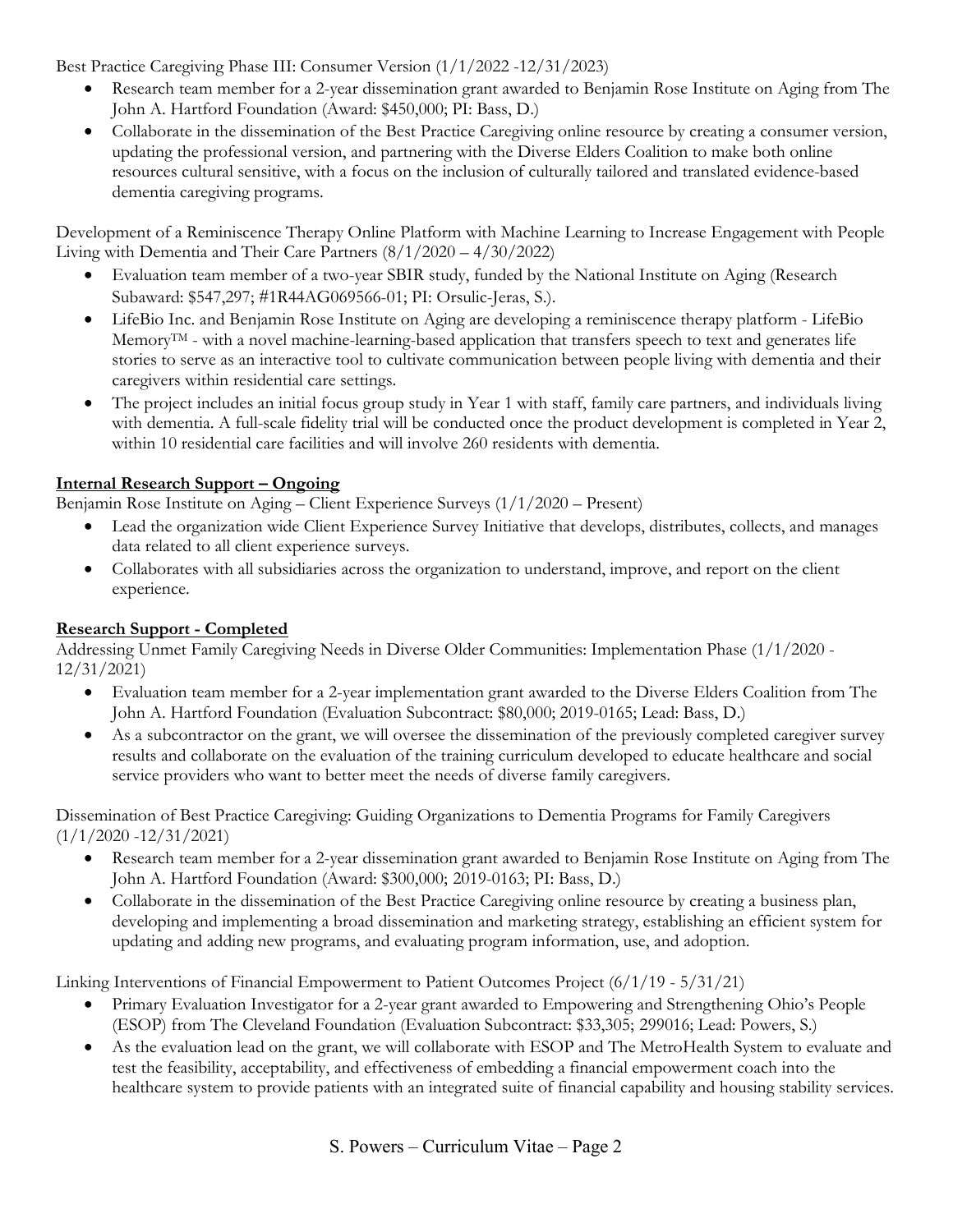Partnering with Law Enforcement to Support People Living with Dementia (3/1/19 - 5/31/21)

- External Evaluator for an 18-month grant (with a no-cost extension) awarded to Alzheimer's San Diego from The Administration for Community Living (Evaluation Subcontract: \$55,097; 90ADPI0026-01-00; Lead: Powers, S.)
- As the external evaluator on the grant, we will review and create a pre- and post-evaluation survey for law enforcement staff who complete dementia education training; consult on administration and coding of survey responses; and complete statistical analyses of survey responses for reports and possible publishable manuscripts/professional presentations.

Addressing Unmet Family Caregiving Needs in Diverse Elder Communities (10/1/2018 - 12/31/2019)

- Evaluation team member for a 1-year planning grant awarded to the Diverse Elders Coalition from The John A. Hartford Foundation (Evaluation Subcontract: \$65,000; 2018-0078)
- As a subcontractor on the grant, we completed a variety of tasks related to the creation of a national caregiving survey that examined the needs and experiences of caregivers from diverse communities. Tasks included completing a literature review and write up, developing focus group protocols, creating the caregiving survey, and managing and analyzing all aspects of the survey data.

# Peer Reviewed Journal Articles:

- Orsulic-Jeras, S., Whitlatch, C. J., Powers, S. M., & Johnson, J. (2020). A dyadic perspective on assessment in Alzheimer's dementia: Supporting both care partners across the disease continuum. Alzheimer's  $\dot{\mathcal{C}}$  Dementia: Translational Research & Clinical Interventions. doi: 10.1002/trc2.12037
- Walker, R. V., Powers, S. M., & Witten, T. M. (2017). Impact of anticipated bias from healthcare professionals on perceived successful aging among transgender and gender nonconforming older adults. LGBT Health. doi: 10.1089/lgbt.2016.0165
- Walker, R. V., **Powers, S. M.,** & Bisconti, T. L. (2016). Positive aspects of the caregiving experience: Finding hope in the midst of the storm. Women & Therapy. doi: 10.1080/02703149.2016.1116868
- Powers, S. M., & Whitlatch, C. (2014). Measuring cultural justifications for caregiving in African American and White caregivers. Dementia. doi: 10.1177/1471301214532112
- Powers, S. M., Dawson, N., Krestar, M. L., Yarry, S. & Judge, K. S. (2014). T wish they would remember that I forget: The effects of memory loss on the lives of individuals with mild to moderate dementia. *Dementia*. doi: 10.1177/1471301214553236
- Powers, S. M., Bisconti, T. L., & Bergeman, C. S. (2014). Trajectories of social support and well-being across the first two years of widowhood. Death Studies. doi: 10.1080/07481187.2013.846436
- Dawson, N., Powers, S. M., Krestar, M. L., Yarry, S. & Judge, K. S. (2013). Predictors of self-reported psychosocial outcomes in individuals with dementia. The Gerontologist. doi: 10.1093/geront/gns137
- Krestar, M. L., Looman, W., Powers, S., Dawson, N., & Judge, K. (2012). Including individuals with memory impairment in the research process: The importance of scales and response categories used in surveys. Journal of Empirical Research on Human Research Ethics. doi: 10.1525/jer.2012.7.2.70.

# Conference Papers, Presentations, and Posters:

Powers, S., Schaffer, R., Bass, D., Le, O., & Pongan, L. (November 13, 2021). Caregiving Among Asian Americans: A Closer Look at Chinese, Korean, and Southeast Asian Ethnic Subgroups. Paper presented at the 2021 Annual Scientific Meeting, Gerontological Society of American virtual conference.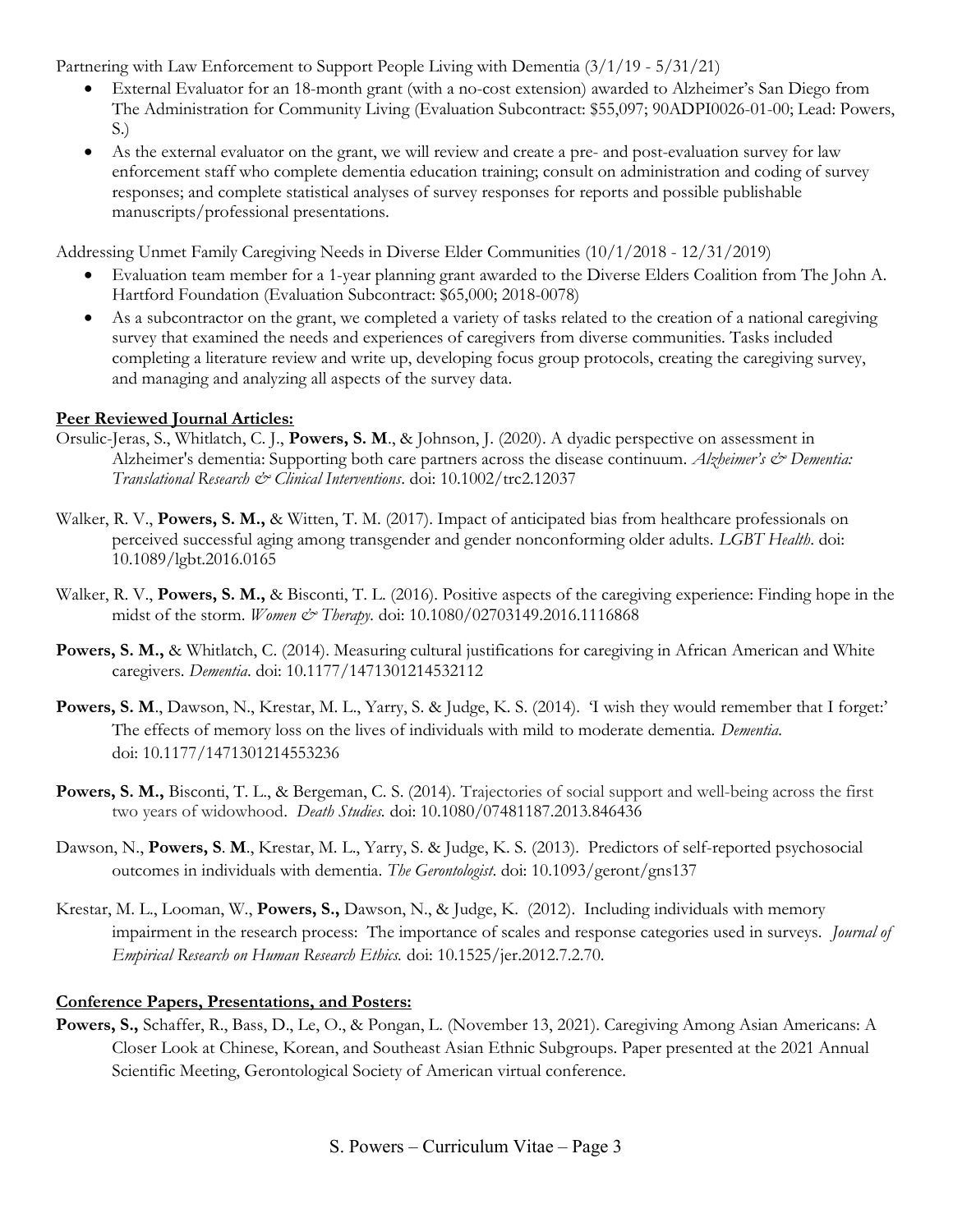- Minyo, M.J., Powers, S.M., Ciancibello, A., Schaffer, R., & Bass, D.M.(November, 2021). Exploring Well-Being Outcomes Among Persons Living with Dementia: Self-Report Versus Caregiver Proxy-Report. Poster presentation at the 2021 Annual Scientific Meeting, Gerontological Society of American virtual conference.
- Powers, S., Schaffer, R., Ciancibello, A., & Bass, D. (November 10, 2021). Outcome Priorities Among Evidence-Based Dementia Caregiving Programs: A Closer Look. Symposium paper presented at the 2021 Annual Scientific Meeting, Gerontological Society of American virtual conference.
- Powers, S., Orsulic-Jeras, S., Empeno, J., Lagasca, R., Abrams, A., Barker, S., McDaniel, R., & Hanna, M. (November 4, 2020). Improving Dementia Capability Among Law Enforcement: Results from Dementia Education Trainings. Paper presented at the 2020 Annual Scientific Meeting, Gerontological Society of America virtual conference.
- Orsulic-Jeras, S., Powers, S., Empeno, J., Lagasca, R., Abrams, A., Barker, S., McDaniel, R., & Hanna, M. (November 4, 2020). Addressing Gun Safety and Dementia: Training Professionals in the Community. Poster presented at the 2020 Annual Scientific Meeting, Gerontological Society of America virtual conference.
- Powers, S., & Edwards, S. (November 5, 2020). Empowering Through Education: Understanding Financial Well-Being Among Low-Income Older Adults. Symposium presentation presented at the 2020 Annual Scientific Meeting, Gerontological Society of America virtual conference.
- Powers, S., Edwards, S., & Ortiz, H. (March 24, 2020). Improving Financial Well-Being: How Organizations can Measure Financial Outcomes and Impact. Symposium accepted for presentation at the 2020 Aging in America Conference in Atlanta, GA – Conference cancelled due to COVID-19.
- Powers, S., Edwards, S., & Cook, K. (March 25, 2020). Building a Medical-Financial Partnership: Linking Financial Capability to Improved Health Outcomes. Symposium accepted for presentation at the 2020 Aging in America Conference in Atlanta, GA – Conference cancelled due to COVID-19.
- McDavid, J., Bass, D., Powers, S., Schaffer, R., & Mariategue, K. (Martch 25, 2020). The Reality of Family Caregiving in Diverse Communities: Findings From a National Study. Symposium accepted for presentation at the 2020 Aging in America Conference in Atlanta, GA – Conference cancelled due to COVID-19.
- Powers, S., McDavid, J., Bass, D., & Schaffer, R. (March 26, 2020). Caregiving Within the LGBT Community: A Look Into the Different Types of Care Dyads. Poster accepted for presentation at the 2020 Aging in America Conference in Atlanta, GA – Conference cancelled due to COVID-19.
- McDavid, J., Bass, D., Powers, S., & Schaffer, R. (March 26, 2020). Applying the Stress Process Model for Family and Friend Caregivers in Diverse Communities. Poster accepted for presentation at the 2020 Aging in America Conference in Atlanta, GA – Conference cancelled due to COVID-19.
- Birnstengel, G., Knochel, K. A., Powers, S., & Stewart, D. (March 26, 2020). Transgender/Nonbinary People and Long-Term Care: Experiences, Expectations, Practices and Policy. Symposium accepted for presentation at the 2020 Aging in America Conference in Atlanta, GA – Conference cancelled due to COVID-19.
- Powers, S., Walker, R., & Witten, T. (April 17, 2019). A Hopeful Future: Providing Culturally Competent Care for Transgender-Identified Older Adults. Poster presented at the 2019 Aging in America Conference in New Orleans, LA.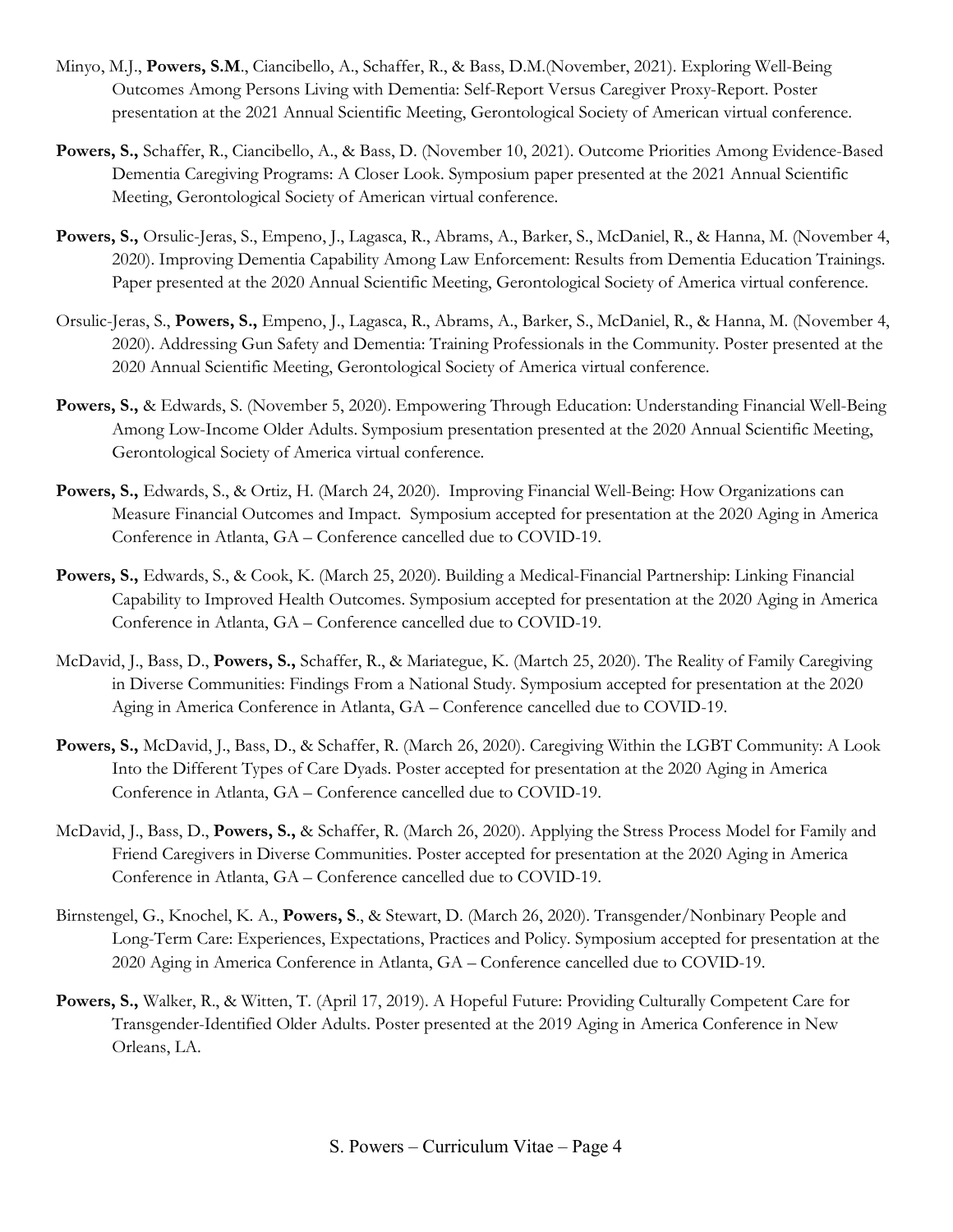- Powers, S., Walker, R., & Witten, T. (November 16, 2018). Is Caregiving a Risk Factor in Transgender-Identified Persons? Poster presented at the 2018 Annual Scientific Meeting, Gerontological Society of America in Boston, MA.
- Cole, E. & Powers, S. M. (April 15, 2018). "Old" is the Most Beautiful Word in the English Language: How Mental Health Counselors Can Promote Positive Aging. Symposium presented at the New York Mental Health Counselors Association Convention, Albany, NY.
- Powers, S. M. (August 5, 2017). Aging Women's Perspectives on Positive Caregiving. Paper presented at the American Psychological Association Annual Convention, Washington, D.C.
- Steinbach, J. & Powers, S. (March 18, 2017). Social Networking Sites and Postmortem Rituals: Using Facebook to Help with Coping and Death Anxiety. Poster presented at the Eastern Psychological Association Conference, Boston, MA.
- Powers, S., Walker, R., & Witten, T. (November 19, 2015). Exploring the Unknown: Experiences of Transgender Informal Caregivers. Poster presented at the 68th Annual Scientific Meeting, Gerontological Society of America in Orlando, FL.
- Walker, R., Powers, S., & Witten, T. (November 19, 2015). An Exploration of Subjective Health and Successful Aging in Transgender Caregivers. Poster presented at the 68<sup>th</sup> Annual Scientific Meeting, Gerontological Society of America in Orlando, FL.
- Powers, S. M. (March 7, 2015). Understanding the Sociocultural Perspective of Informal Caregivers. Paper presented at the Eastern Psychological Association Conference, Philadelphia, PA,
- Powers, S., Walker, R. V., & Bisconti, T. L. (November 6, 2014). Understanding Cultural Components of the Caregiving Experience. Poster presented at the 67th Annual Scientific Meeting, Gerontological Society of America, Washington, D.C.
- Powers, S. & Whitlatch, C. (November 23, 2013). Measuring Cultural Justifications for Caregiving in African American and White Caregivers of Persons with Dementia. Poster presented at the 66th Annual Scientific Meeting, Gerontological Society of America, New Orleans, LA.
- Bisconti, T. B., Hall, R. J., Deboeck, P. R., Montpetit, M., Powers, S., & Bergeman, C. S. (November 23, 2013). Short- Term Fluctuation in Depressed Mood as a Predictor of Long-Term Depression in a Sample of Recent Widows. Poster presented at the 66th Annual Scientific Meeting, Gerontological Society of America, New Orleans, LA.
- Dawson, N., Powers, S., Krestar, M., & Judge, K. J. (November 24, 2013). Exploring the Differential Impact of a Dyadic Intervention on Individuals with Dementia & Caregivers. Paper presented at the 66th Annual Scientific Meeting, Gerontological Society of America, New Orleans, LA.
- Powers, S., & Whitlatch, C. (April 26, 2013). Measuring Cultural Justifications for Caregiving in African American and White Caregivers. Paper presented at the 37th Annual Conference, Ohio Association for Gerontology & Education, Ashland, OH.
- Powers, S., Walker, R., Bisconti, T. L., & Bergeman, C. S. (May 2, 2013). Understanding the Anniversary of the Death in Widowhood. Paper presented at the Midwestern Psychological Association 2013 Annual Conference, Chicago, IL.
- S. Powers Curriculum Vitae Page 5 Powers, S., Dawson, N., Wilson, M. & Judge, K. S. (November 17, 2012). "I wish they would remember that I forget" -Understanding the Illness Experience of Individuals with Dementia. Symposium paper presented at the 65<sup>th</sup> Annual Scientific Meeting, Gerontological Society of America, San Diego, CA.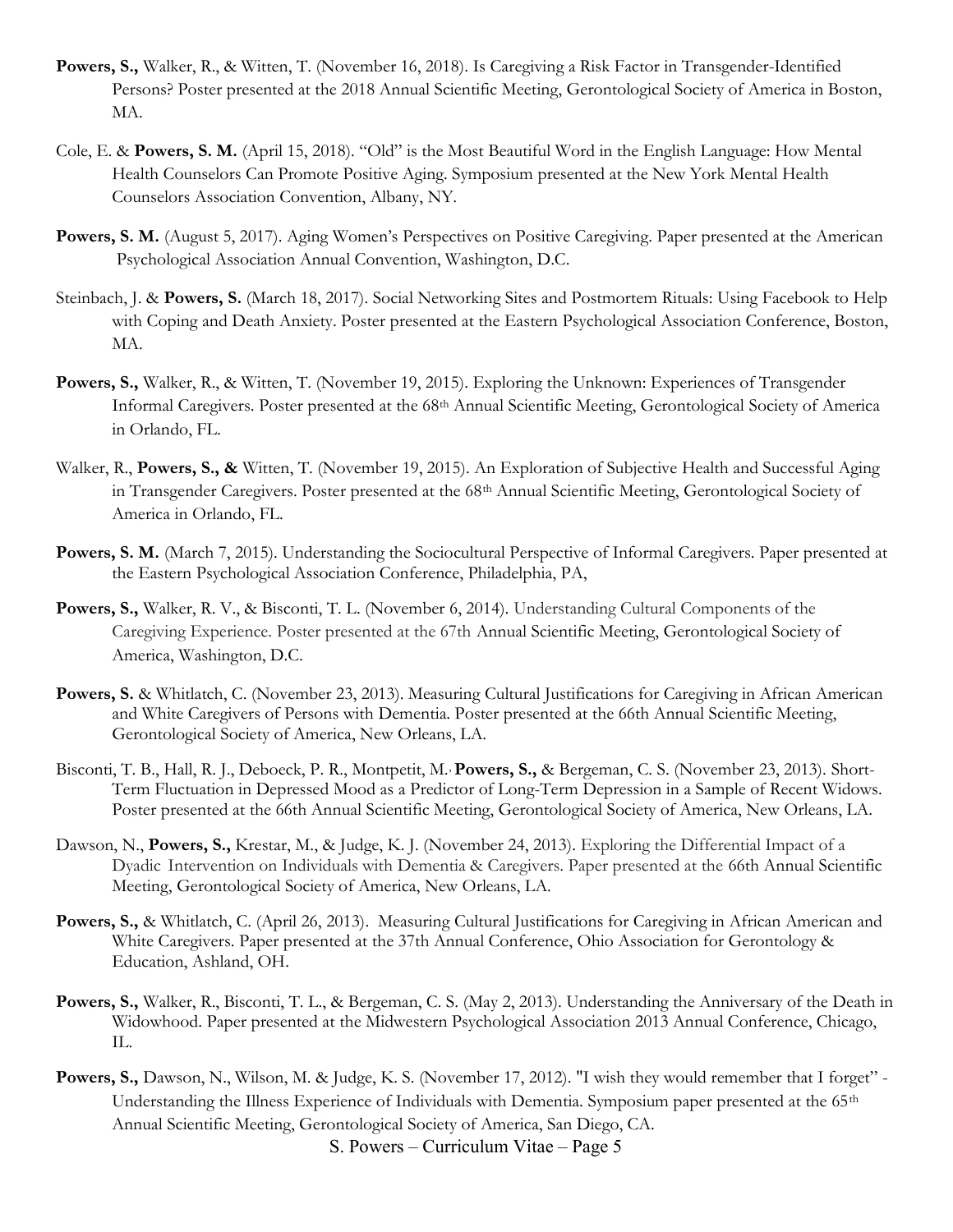- Dawson, N., Powers, S., Krestar, M., Yarry, S. & Judge, K. S. (November 17, 2012). Predictors of Self-Reported Psychosocial Outcomes in Individuals with Dementia. Symposium paper presented at the 65th Annual Scientific Meeting, Gerontological Society of America, San Diego, CA.
- Powers, S., Dawson, N., Krestar, M. & Judge, K. S. (April 20, 2012). The Effects of Memory Loss on the Lives of Individuals with Mild to Moderate Dementia. Paper presented at the 36th Annual Conference, Ohio Association for Gerontology & Education, Youngstown, OH.
- Dawson, N., Powers, S., Krestar, M. & Judge, K. S. (April 20, 2012). Predictors of Psychosocial Outcomes in Individuals with Dementia. Paper presented at the 36th Annual Conference, Ohio Association for Gerontology & Education, Youngstown, OH.
- Krestar, M. L., Powers, S., Dawson, N. T., Yarry, S., & Judge, K. S. (April 28, 2012). "I wish they would remember that I forget": Insight on Memory Loss from Individuals with Dementia. Poster presented at the Cleveland Psychological Association student poster session, Cleveland, OH.
- Powers, S., Dawson, N., & Wilson, M. (November 21, 2011). Insight on Memory Loss Through the Eyes of the Dementia Patient. Symposium paper presented at the 64th Annual Scientific Meeting, Gerontological Society of America, Boston, MA.
- Dawson, N., Powers, S. & Wilson, M. (November 21, 2011). Psychosocial Constructs from the Perspective of an Individual with Dementia. Symposium paper presented at the 64th Annual Scientific Meeting, Gerontological Society of America, Boston, MA.
- Krestar, M., Powers, S. & Dawson, N. (November 21, 2011). Including Individuals with Dementia in the Research Process: Understanding the Impact of Scales and Response Categories Used in Surveys. Symposium paper presented at the 64th Annual Scientific Meeting, Gerontological Society of America, Boston, MA.
- Judge, K., Wilson, M., Dawson, N. & Powers, S. (November 19, 2011). Implementing Interventions for Individuals with Dementia (Acquiring New Skills While Enhancing Remaining Strengths (ANSWERS): A Dyadic Cognitive Rehabilitation and Educational Skills Training Program for Individuals with Dementia. Symposium paper presented at the 64th Annual Scientific Meeting, Gerontological Society of America, Boston, MA.
- Powers, S. (2008). Understanding Coping Processes in Widowhood. Poster presented at the Pi Gamma Mu National Honor Society Conference, Atlanta, GA.

### Public Scholarship & Other Writings:

3 Ways to Plan for a Loved One's Care in the Event of Disaster (December 11, 2018). Web Exclusive for Guideposts website. https://www.guideposts.org/friends-and-family/caregiving/3-ways-to-plan-for-a-loved-one-s-care-in-the-eventof-disaster

4 Tips to Make Long-Distance Caregiving More Effective (January 9, 2019). Web Exclusive for Guideposts website. https://www.guideposts.org/friends-and-family/caregiving/4-tips-to-make-long-distance-caregiving-more-effective

How to Decide Whether Hospice is Right for Your Loved One (February 19, 2019). Web Exclusive for Guideposts website. https://www.guideposts.org/friends-and-family/caregiving/aging-parents/how-to-decide-whether-hospice-isright-for-your-loved

How to Plan for Your Family's Future Caregiving Needs (March 14, 2019). Web Exclusive for Guideposts website. https://www.guideposts.org/caregiving/family-caregiving/aging-parents/how-to-plan-for-your-familys-futurecaregiving-needs

S. Powers – Curriculum Vitae – Page 6